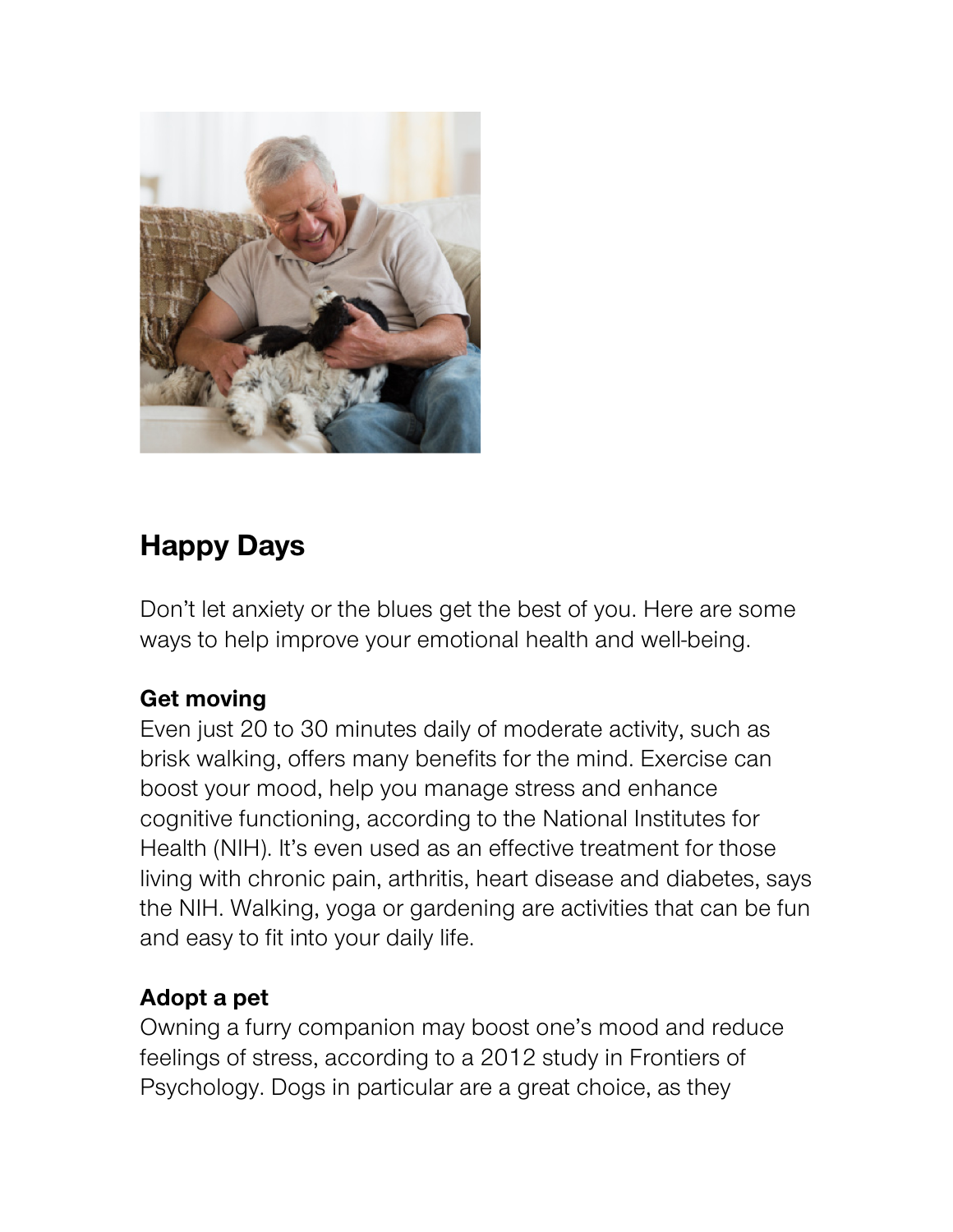encourage regular exercise through daily walks. You can also volunteer to walk dogs at the local animal shelter to give your heart and happiness a boost.

# **Keep a journal**

"Writing can help you sort through thoughts and emotions you never even knew you had," notes Rebecca Lee, an RN based in New York City and founder of **RemediesForMe.com**. Journaling may reduce anxiety by helping you identify stressors and plotting steps to resolve them. The best part about writing? "There are no rules — it just provides a creative way to express your thoughts and emotions," says Lee.

#### **Socialize**

Social isolation may be bad for your health and happiness, and loneliness has been linked to faster cognitive decline, says a 2015 study in the Journal of Alzheimer's Disease. "Companionship comes in many forms … lunch with friends, time with a grandchild or walking the dog," says Dr. Beatrice Tauber Prior, a clinical psychologist and owner of Harborside Wellbeing in North Carolina. Other social outlets include church groups, community classes and volunteering.

# **Nix the nicotine**

While it's well-known that smoking is bad for your physical health, it's also been linked to higher rates of depression and faster cognitive decline, according to a 2012 study in Archives of General Psychiatry. Quitting can be tough, but here are some ways to help nix the habit:

- Use aids such as nicotine gum, patches or lozenges.
- Enlist the help of family, support groups and/or a counselor. [Drafting note: UHC MA/MAPD, AARP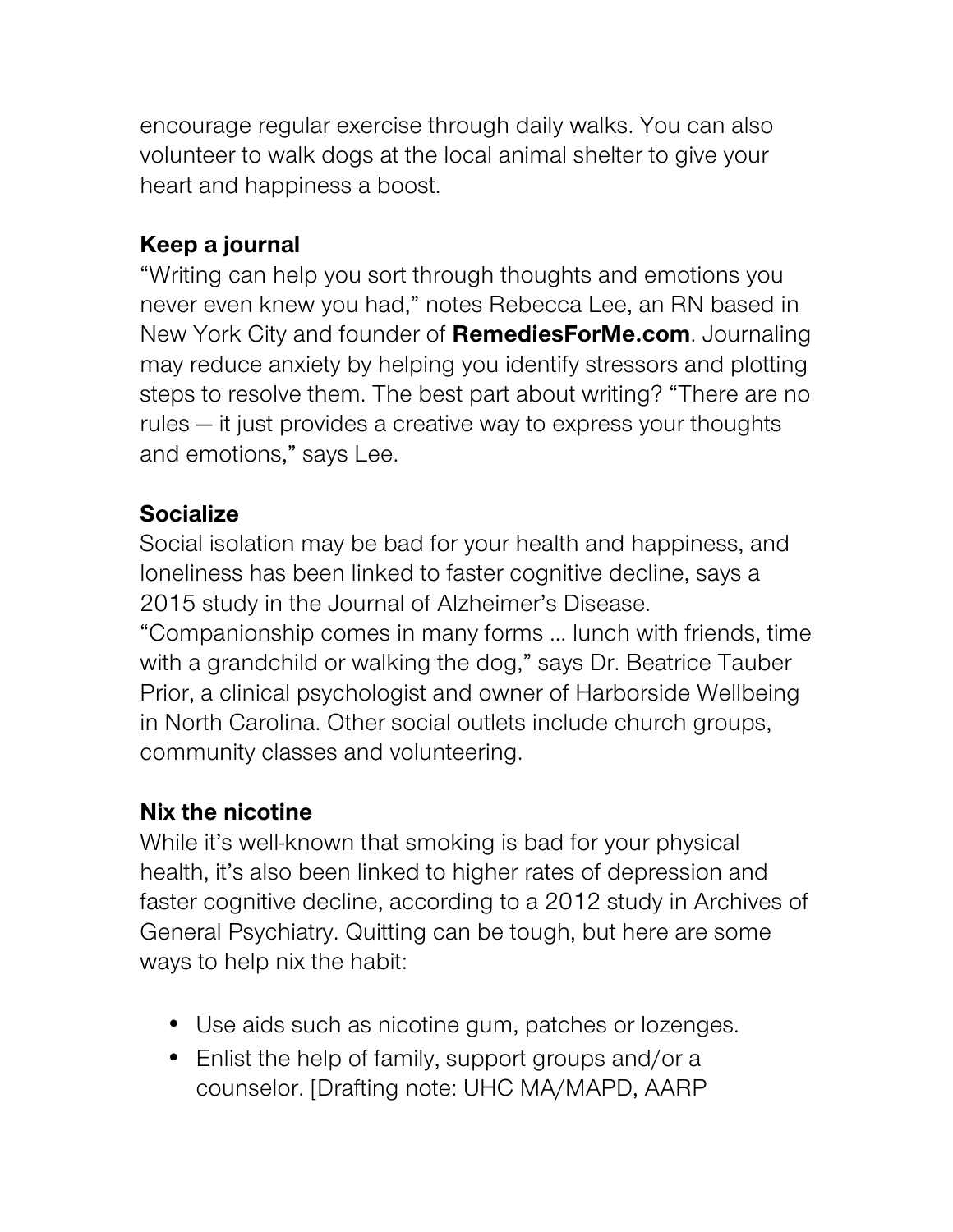MA/MAPD plans only will receive Smoking Cessation benefit text]

[UnitedHealthcare offers two counseling quit attempts within a 12-month period as a preventive service and each counseling attempt includes up to four in-person visits. This preventive service is covered at a \$0 copay when you see a network provider, if your plan has a network.]

- Replace the habit with a positive one, such as tea or a healthy snack.
- Carry motivational reminders of why you're quitting such as a picture of your family.

#### **Get outside**

According to the Centers for Disease Control and Prevention, surrounding yourself with fresh air and greenery has been shown to reduce depression, anxiety and cortisol levels (our body's stress hormone). Even city dwellers can find ways to soak in the benefits. "Hiking under trees, walking through parks or by bodies of water, and gardening are also beneficial," notes Lee.

# **Volunteer**

Helping others actually helps yourself in many ways: Volunteering encourages social interaction and has been shown to boost self-esteem and happiness, according to a Vanderbilt University study. Websites like **VolunteerMatch.org** are a great way to find opportunities in your area.

# **Let go of regret**

As we age, lamenting over the things we never accomplished in life can trigger anxiety and sadness. If there is something you've always wanted to do, it might not be too late. "If you woke up this morning, then you have been given the opportunity to accomplish another goal or dream," says Prior. Even if you don't